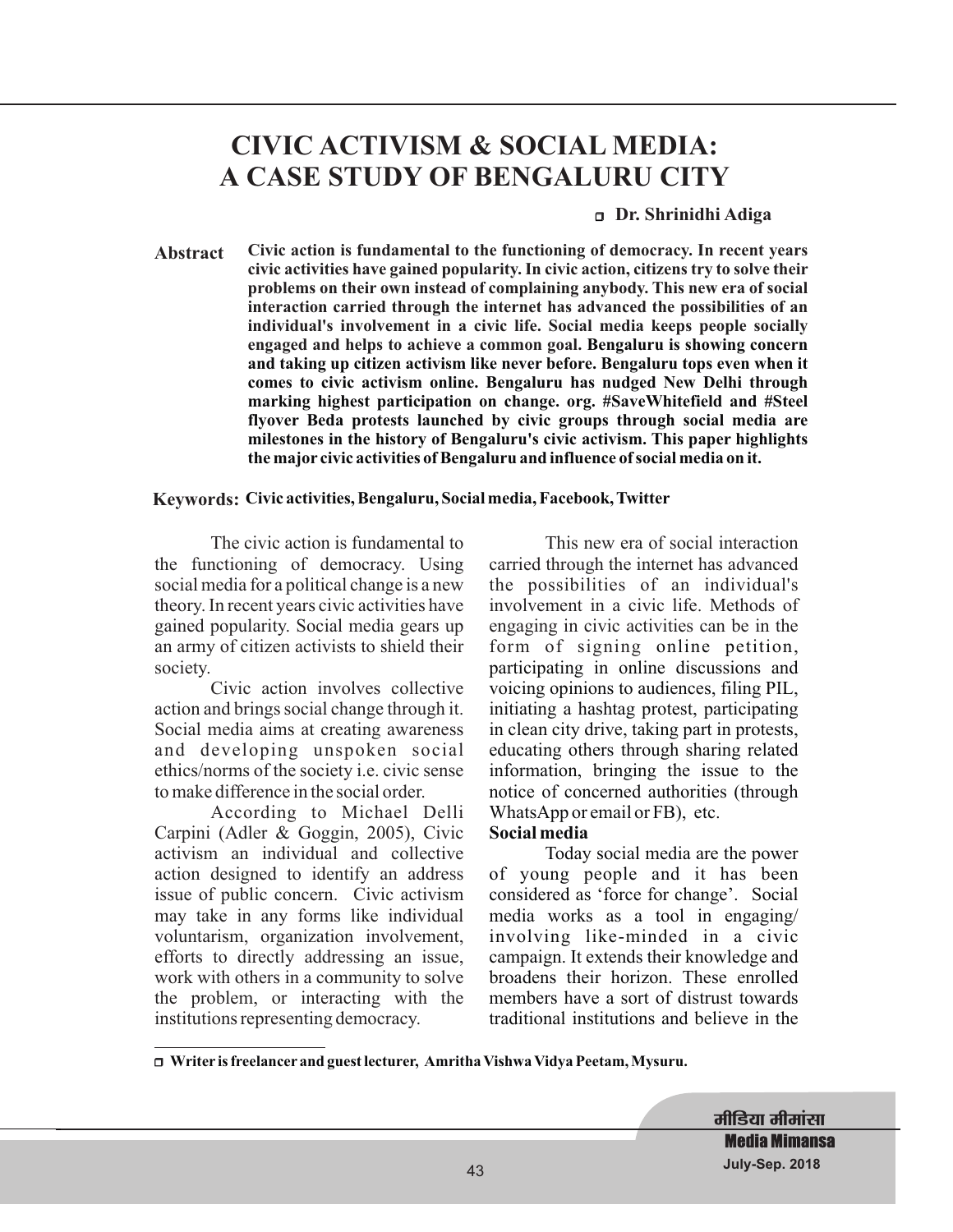role of civic society for social change (Marinov & Schimmelfennig, 2015).

fearlessly. Today, social media play an increasingly important role in contemporary activism, with research on theArab Spring revolutions as well as the Occupy movement showing that hundreds of thousands and sometimes even millions of people can be reached and mobilized through platforms such as Facebook, Twitter, or YouTube (Poell & van Dijk, 2015). Having observed the influential role that social media platforms have played in these movements and also in other events, millennial understand the capacity of social media as a tool for civic action, organization and social change (Havas Worldwide, 2011). Since a decade, in terms of user figures and popularity of social media platforms have grown rapidly. As of the third quarter of 2017 Facebook climbed to 2.07 billion (statista.com) monthly active users while Twitter reported 330 million (statista.com) monthly active users. This rise of social media platforms have changed the scenario of social movements and promoted activism in a short span of time. Access to the internet has encouraged the growth of large digital networks of activists on the technological as well as on the economic level (Dahlgren, 2009). User friendliness and adaptability has influenced citizens and made them to express their opinion

#### **Bengaluru city**

Losing its once fame as the garden city, Bengaluru is facing usual problems of megacities due to rapid growth. Inadequate town planning, inappropriate sewage system, declining underground water, improper waste management system, heavy traffic, discharge of the effluents to the rivers and encroachment of rivers, worst roads, diminishing green

belt, Bengaluru faces all these issues in abundance.

According to **Carol** Upadhya,

*``India's new consumer culture have centered on the 'new middle class', in Bengaluru, this class fraction is best represented by educated professionals connected with software services, business process outsourcing and allied industries such as biotechnology (BT), as well as corporate and banking executives. Their relatively high salaries enable them to live in the large enclave apartment complexes that have sprung up across the city. The consumption style that marks off the 'new middle class' from other classes and fractions of the middle class involves not just new cultural practices such as 'eating out' or increased reliance on packaged commodities and ready-made but also car ownership—a major factor contributing to Bengaluru's ever increasing volume of traffic and air pollution'' (Upadhya, 2017).*

*These 'consuming classes' are* `` *largely responsible for the serious environmental issues plaguing the city. Interestingly this same social class has been at the forefront of d i v e r s e m o v e m e n t s a n d organisations that are trying to tackle environmental issues of waste, water supply, air quality and the loss of lakes and green* spaces"(Upadhya, 2017).

As an effort of numerous civic groups, environmental awareness, clean city, save lakes, protect greenbelts has become a part of Bengaluru's civic culture. Though these `middle class' population is

**मीडिया मीमांसा Media Mimansa July-Sep. 2018** 45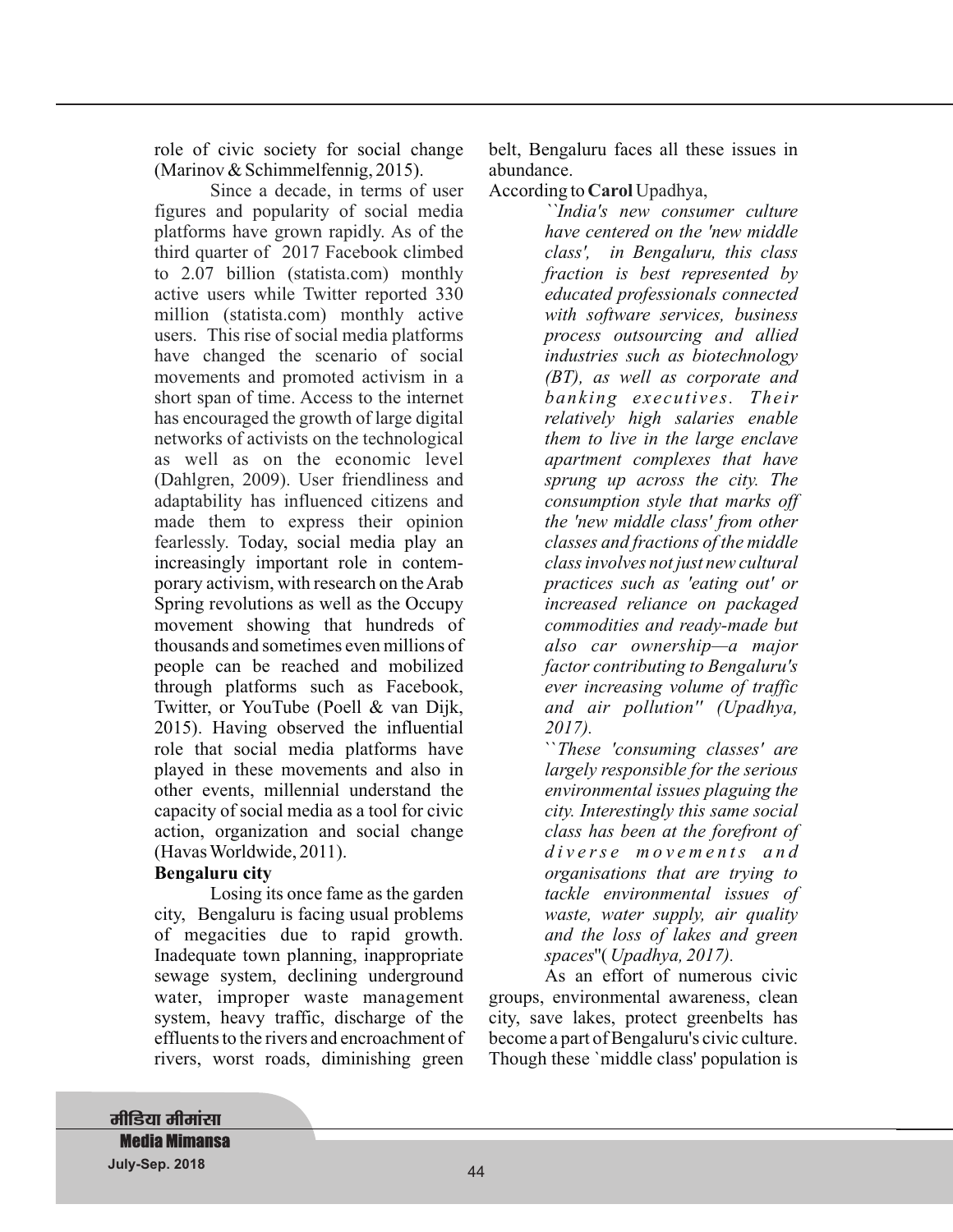taking initiatives to make the city as more sustainable, 'world-city' agenda (Upadhya, 2017) that is driving Bengaluru's development.

## **Objectives**

media. Objectives of this study are as follows This study focuses on the contribution of social media for the civic activism in the Bangalore city. It analyses various civic movement and activities which gained momentum through social

- In order to study the role of social media in civic engagements
- To study the role of women in civic activities
- To analyze the success achieved · through social media
- To study the different communication · tools used by the civic activists for communication
- To study how social media differs · from mainstream media

#### **Methodology**

Initially researcher planned to collect t he primary data through an online survey. Researcher became a member of different civic groups in social media and a structured questionnaire was distributed to them using Google Forms.

Questionnaire has been prepared in Google forms and has been circulated to the respondents through email and face book messages. But only one respondent replied to the questionnaire. Despite repeated requests to fill the questionnaires and to provide with an opportunity to conduct an interview were gone in vain.

Thus researcher has collected the data which is available in the secondary sources and the same data has been used for the analysis.

#### **Discussion and analysis**

#### **Bengaluru city and civic activism**

Bengaluru is showing concern and

taking up citizen activism like never before. Once the information is posted on the social networking sites of the groups, other than citizens of the affected locality, volunteers also gather and join their hand in a cause. Bengaluru tops even when it comes to civic activism online. Bengaluru has nudged New Delhi through marking highest participation on change. org (Deepika, 2016).

Few predominant civic groups in the city are Whitefield Rising, Bengaluru Political Action Committee (BPAC), Puttenahalli Neighbourhood Lake Improvement Trust , *Kasa Muktha* Bellandur, Save Bellanduru save Bengaluru, Devarabisalli Bellanduru neighbourhood, Citizens for Bengaluru, Forward Bellandur, Malleshwaram Sutthamutta, Malleshwaram social, Bengaluru South local, Citizens for Bengaluru, I change Indiranagar and many more.

Few major protests led by citizens in Bengaluru are,

- · Protest against the proposed steel flyover between Chalukya Circle and Hebbal
- · Protest against cutting down on112 trees to widen Jayamahal Road
- · The demand for the implemen-tation of suburban rail in tandem with Namma Metro
- · A citizens' watch committee named 'United Bengaluru' was formed to reclaim the city's lakes.
- · Citizens thronged to join BBMP ward committees. When their names did not figure in the list, they filed RTIs and are contem-plating moving the court to ensure that the selection forward committees is made transparent, with more importance given to citizens.
- · Citizens allege that the rules for RERA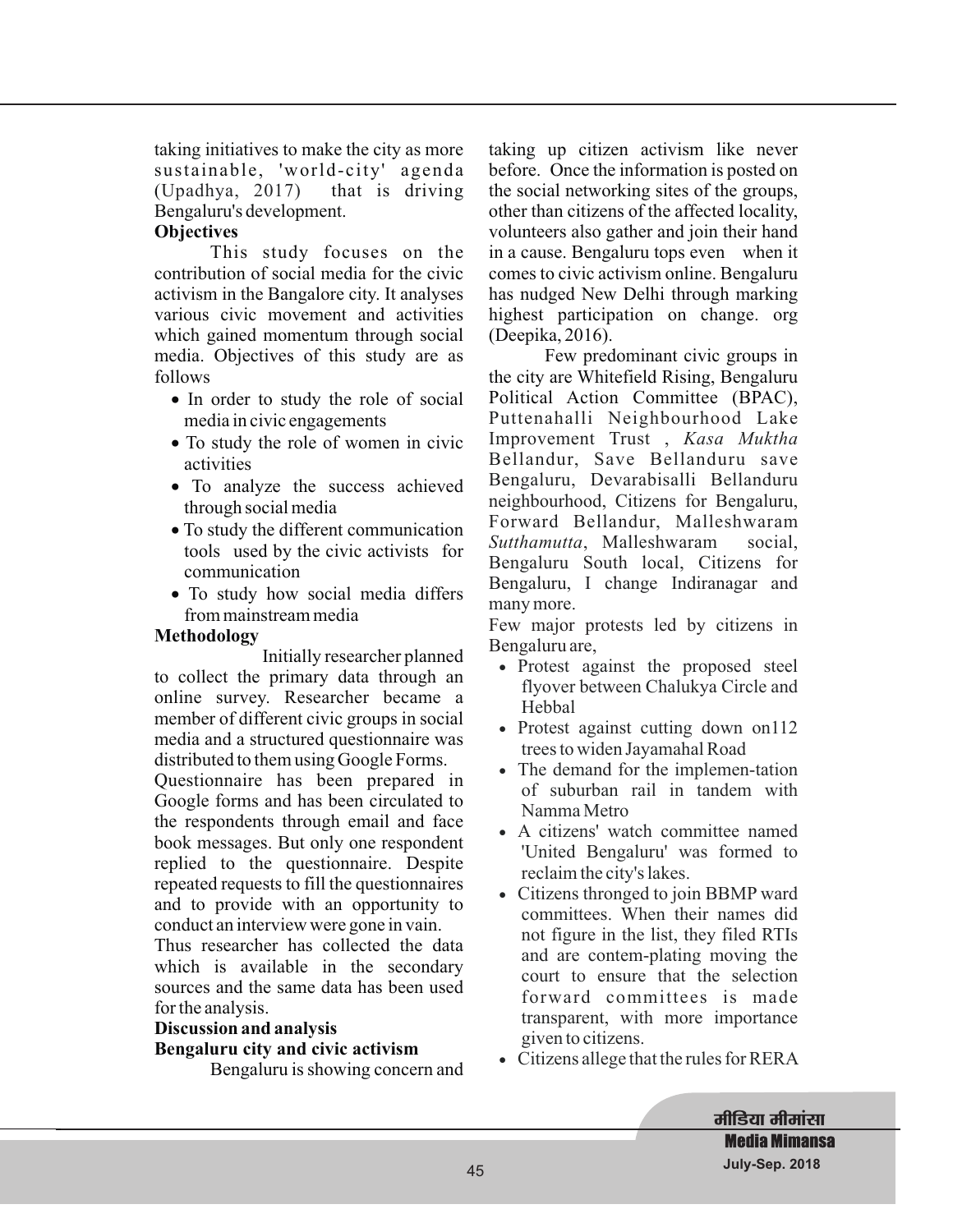have been framed to favor builders rather than consumers.

- The commercialisation of residen-tial areas has been opposed for almost a decade. The fight has gained new vigour with the government's new draft on Common Zoning Regulations.
- The opposition for the constru-ction of a steel bridge at Shiva nanda Circle.

Whitefield rising has been considered as Bengaluru's most influential and successful model of the civic group. Bangalorean's realized the power of citizen action group following the successful #SaveWhiteField protest launched by the Whitefield Rising. After this successful movement , White Field Rising received popularity and grown as a strongest citizen action group.

It is a platform for change makers. This group has undertaken civic activities like waste management, spotfixing, lake cleanliness drive etc. They have a facebook page and interested can join their group and at present, their facebook page has close to 18,000 people (Mantri, 2016).

#SaveWhitefield campaign extensively promoted in social media like Facebook and WhatsApp against the bad state of infrastructure in the area. Nearly 8,000 (Nirupama, 2015) aggrieved residents and employees of companies in Whitefield, Marathahalli, Nellurahalli, Hoodi, KTPO, ITPL, Varthur village, Graphite Junction gathered in Whitefield staged a peaceful protest and formed a human chain. Their grievances were mainly on bad roads and slow pace of road works. Kiran Mazumdar Shaw of Biocan extended her support to this march through social media.

Other than this Whitefield rising residents took up save Varthur lake campaign which aimed at developing and clean the lake. The success of this group inspired various citizen movements like K R Puram Rising, Doddanekundi Rising, etc.

**#Steelflyoverbeda(No)** has lauded the civic voice in Bengaluru city. Rally against the proposed steel fly over in Bengaluru city reflected the power of Bengaluru `middle class' civilians( who were once ignored by the politicians during polls) to the politicians.

In  $2016$ , nearly  $10,000$ (Chandrashekhar, 2016) citizen army gather together and protested against proposed steel flyover by the government. Proactive well-intentioned citizens spurred on by social media which has worked wonders towards rallying the masses to protect the city from the vested interests of self-serving politicians and babus.

Beda protestors turned to social media to garner support for their campaign from Bangalorean's. Social steel flyover debate. Hashtags #Steelflyoverbeku (Yes), #Steelflyov erbeda created a trending on Twitter. The various events. Group conducted several debates with prominent citizens addressing other citizens about pros and cons of the flyover (Murali, 2016). campaigners used the online messaging service WhatsApp to disseminate information and mobilize people for media platforms such as YouTube, Facebook and Twitter loaded with the

The Bengaluru Political Action Committee (BPAC ), headed by Kiran Mazumdar Shaw and Mohandas Pai and others made a splash with their Agenda for a Better Bengaluru with a "Let's be better" call. BPAC's appeal is to the middle class, the educated voters who stay away from polls. To consolidate this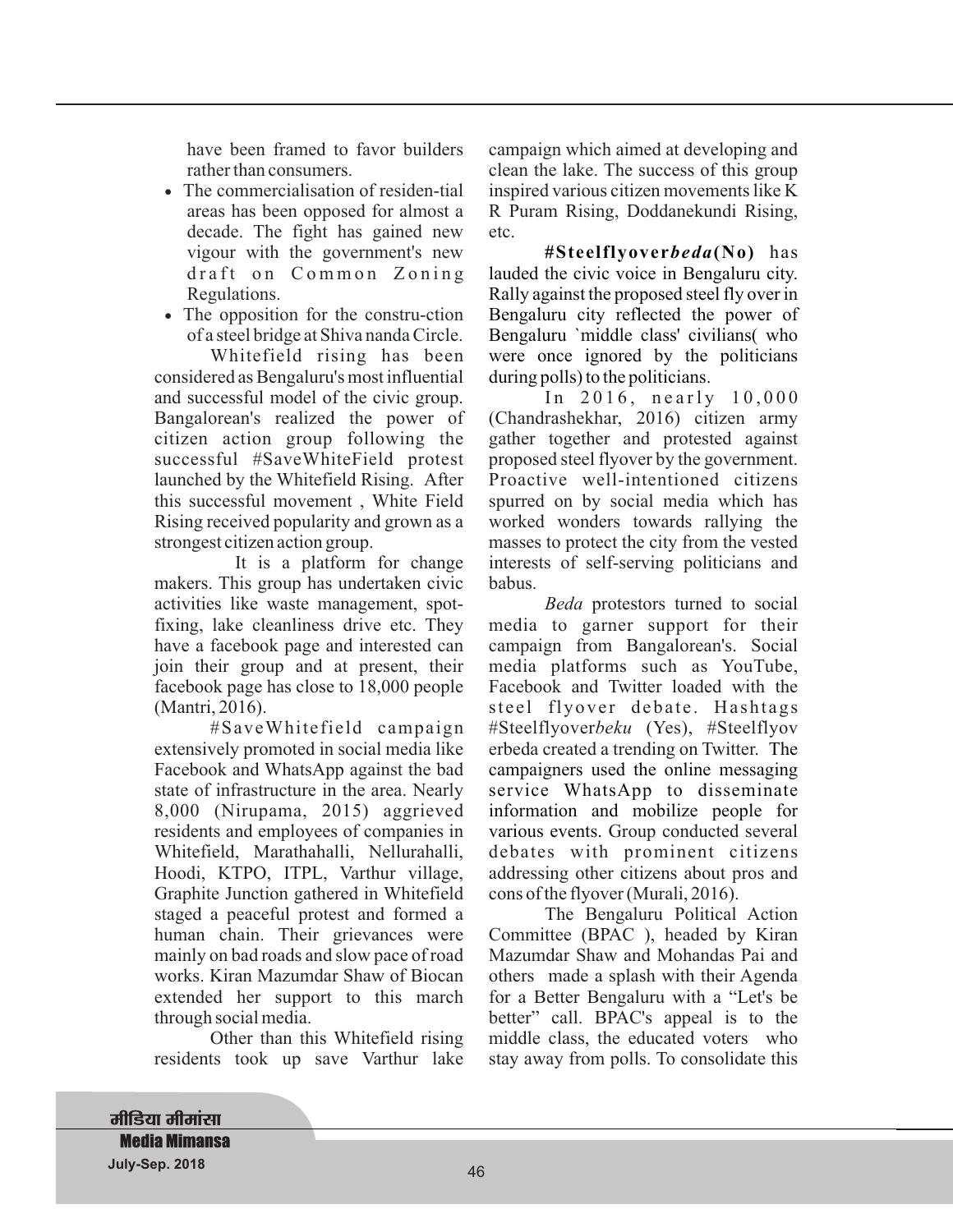middle class 'vote bank' BPAC registered them as voters and convinced them to exercise their vote for 'good' candidates. About 4,000 participated were gathered in a 'March for Bengaluru' organized by BPAC were communicated through social and other mass media. Out of 14 candidates endorsed by BPAC, five of the candidates won (Ravichandar, 2009).

Save Bellandur Save Bengaluru, Save Bellanduru, Citizens's for Bellanduru, Forward Bellanduru, are the FaceBook groups created to save Bengalurur's largest Bellandur Lake which is struggling for its existence with waste management.

*Kasa Muktha Bellanduru* is a campaign started by Solid Waste Management Volunteers for BBMP Ward 150, Bengaluru. This started with a vision to manage 95 percent of our solid waste at ward level and to send only five percent to landfills.

I change Indiranagar a group of residents in facebook fights against the commercialization of residential areas.

Puttenahalli Lake Neighbourhood Lake Improvement Trust works with (BBMP) towards the rejuvenation and *Bruhath Bengaluru Mahanagara Palike* maintenance of Puttenahalli Lake. Other than save lake programmes, they are engaged in civic activism related to BBMP, file PILs, etc. Chairperson of the Trust Usha Rajgopalan says that they communicate through email, facebook and it helped them to publicize the issue.

Malleshwaram Sutta Mutta a group of residents near Malleshwaram are connected through the facebook page and took a new initiative of Malleshwaram night walking project to ensure safety streets during the night. According to the group admin Shridevi D N, people on streets make streets safer than CCTV, Police and Dogs during the night.

## **Conclusion**

The wide range of citizen campaigns is coordinated through social media in Bengaluru city. Informal institutions established through facebook and twitter is the reason behind mass protests. The success of these campaigns has set the tone for other online citizen groups. It increased the confidence of civic groups and motivated to take up it to further. It is evident from the increased civic group pages on facebook. Civic groups enhanced the optimism towards the future.

## **REFERENCE:**

- 1- Adler, R., & Goggin, J. (2005). What do we mean by "civic engagement"?. Journal of Transformative Education . 3(3), 236-253.
- 2- Chandrashekhar, G. (2017, July 26). Rise of the citizen warriors. Deccan Cronicle. Retrieved from http://www.deccanchronicle.com/nation/currentaffairs/260717/rise-of-the-citizen-warriors.html
- 3- Dahlgren, P. (2009). Media and political engagement. Cambridge: Cambridge University Press.
- 4- Deepika, K.C.(2016, June 22). Citizens are the stars of this clean up act. Retrieved from http://www.thehindu.com/news/cities/bangalore/Citizens-arethe-stars-of-this-clean-up-act/article14395129.ece